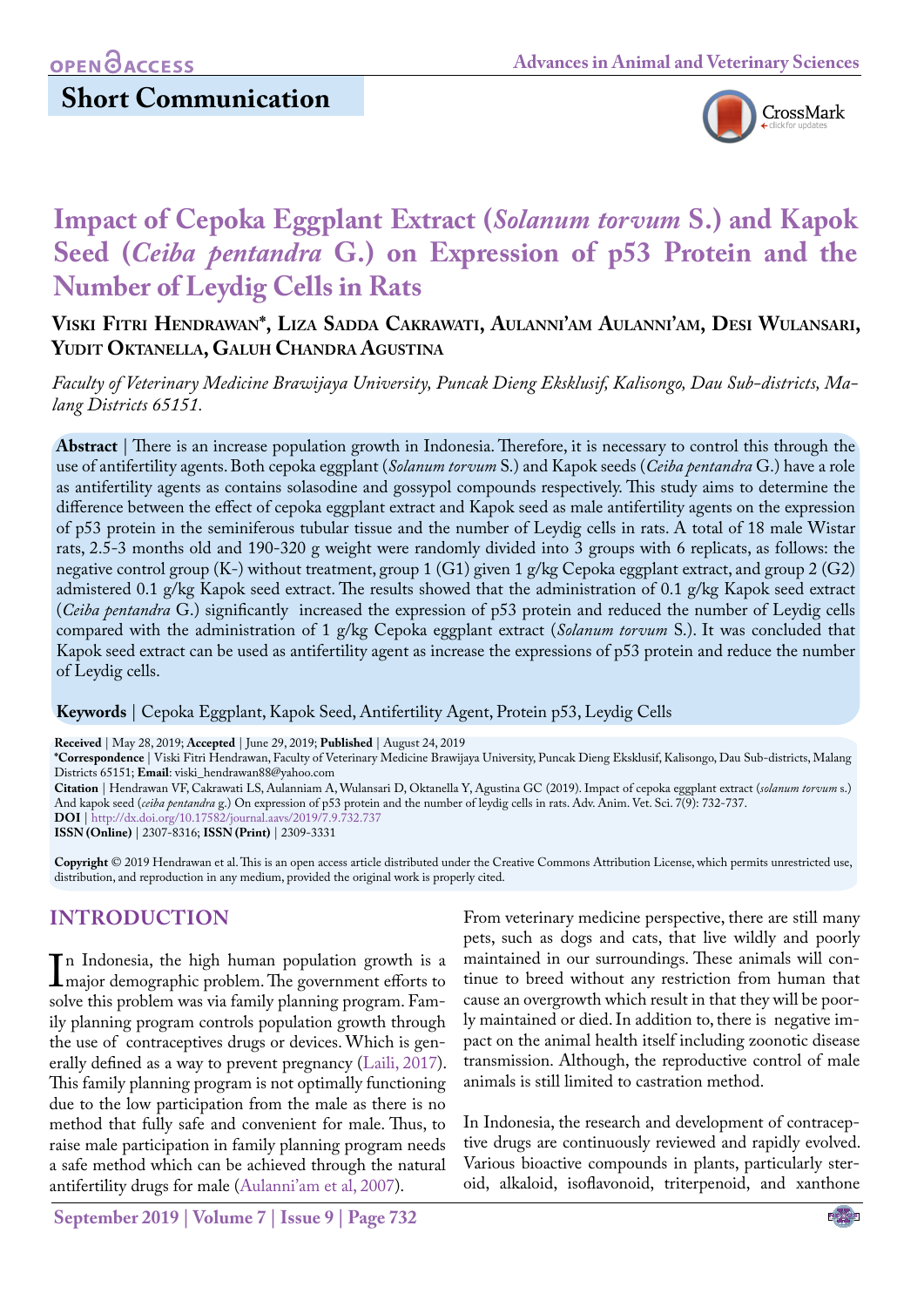# **OPEN OACCESS**

compounds, have a fertility regulator effect either through triggering or inhibiting (antifertility) ([Hidayanti and No](#page-4-1)[fianti, 2014](#page-4-1)). The examples of this antifertility agents are Cepoka eggplant (*Solanum torvum* S.) and Kapok seeds (*Ceiba pentandra* G.).

Cepoka eggplant (*Solanum torvum* S.) is widely used by Indonesian society. Cepoka eggplant contains sterol carpesterol, alkaloid, steroid, and tannin compounds. These compounds can be used as antifertility agent. One of these alkaloids compounds is solasodine, as much as 0.84% ([Hi](#page-4-1)[dayanti and Nofianti, 2014](#page-4-1)).

Kapok (*Ceiba pentandra* G.) trees grow in the beachside, 700 meters above sea level. Kapok seed contains chemical compounds as alkaloid, saponin, flavonoid, tannin, triterpenoid, and gossypol ([Wirastuti et al, 2018\)](#page-5-0). Gossypol in Kapok seed is used as an antifertility agent. Gossypol is a yellow phenolic aldehyde compound that has a toxic effect [\(Xin He et al, 2017\)](#page-5-1).

This study was conducted to investigate the difference between the effect of Cepoka eggplant (*Solanum torvum* S.) and Kapok seed (*Ceiba pentandra* G.) extracts administration as a male antifertility agent on expression of p53 protein in seminiferous tubules and the number of Leydig cell in the Wistar rats (*Rattus norvegicus*).

### **MATERIALS AND METHODS**

#### **Experimental Design**

A total of 18 male Wistar rats (*Rattus norvegicus*), 2.5-3 months old and 190-320 g weight were randomly divided into 3 groups (6, each) with 6 replicates (2, each), as follows: the negative control group (K-) without treatment, group 1 (G1) given 1 g/kg cepoka eggplant extract (Susilo and Akbar, 2016), and group 2 (G2) admistered 0.1 g/kg kapok seed extract [\(Gadelha et al., 2014](#page-4-2)). Rats were acclimatized for 1 week to environmental condition with ad libitum access to feed and water. The Cepoka eggplant and Kapok seed extract were administered for 10 days orally using gastric sonde. The usage of these experimental animals had been certified by Research Ethics Commission Brawijaya University number 967-KEP-UB. The rats were maintained in the Embryology Laboratory, Faculty of Veterinary Medicine, Airlangga University, Surabaya.

#### **Cepoka Eggplant and Kapok Seed Extract Preparation**

A 5 kg Cepoka eggplant fresh fruits were utilized. The extraction method was done by maceration using 70% ethanol as solvent. About 10,000 ml solvent were used for 3 hours evaporation time to form 2,000 ml extract. Also, 3 kg Kapok seed were used following the same method of extraction while 8000 ml solvent were used for 2 hours evaporation to form 700 ml extract [\(Nugroho, 2017\)](#page-5-2).

#### **Tissue Sampling**

The testicle sample were obtained and stored in 10% formalin buffer. Fixation is done by inserting the organ into a 10% formalin buffer. The 10% formalin buffer contains 100 mL of formaldehyde 40% H.CHO, 4 grams of sodium monobasic phosphate NaH2PO4H2O, 6.5 grams of sodium phosphate dibasic Na2HPO4 and 900 mL of distilled water. After fixation, tissue samples need to be properly trimmed to reach the adequate size and orientation of the tissue ([Slaoui and Fiette, 2010](#page-5-3)). Then, dehydration is done using a multilevel alcohol solution starting at 70%, 80%, 95% alcohol, absolute alcohol solutions I, II, and III for 1.5 hours. To do clearing, the tissue is transferred from absolute alcohol III to the purification solution, namely xylol I for 1 hour, xylol II and xylol III for 1.5 hours. Once tissue samples are infiltrated by paraffin, they are removed from the cassettes and carefully positioned inside metal base mold. Making block preparations using metal base molds (histo plate). Pour a small amount of paraffin liquid into the mold. Immediately enter the network using tweezers that have been heated (so that the paraffin is not frozen) and positioned in the mold. Liquid paraffin is then poured back to cover the entire mold. Preparation blocks are cut in thicknesses ranging from 5-7 micrometers. After that, the block pieces of the preparations that make up the paraffin tape are moved carefully using tweezers into a waterbath whose temperature is set  $37\text{-}40^{\circ}\text{C}$  and left for a while until the paraffin tape expands. Paste paraffin tape on a coated glass object by inserting a glass object into the waterbath and moving it towards the paraffin tape. After the paraffin tape has firmly attached to the glass object, save the glass object containing paraffin pieces and tissue until it's time to be colored. The coloring used is HE staining (Hematoxilin-Eosin).

#### **Immunohistochemistry Preparation**

The tissues were processed using an automatic tissue processor for ±18.5 hours. The tissue processing steps include fixating, dehydrating, clearing, embedding, paraffin infiltrating, blocking, mounting and staining.

Paraffin blocks containing seminiferous tubular tissues were cut into 3-4 μm thick and put on the poly-L-Lysine coated glass objects, then dried in the hotplate for ± 30 minutes. The poly-L-Lysine slides were then incubated overnight at 450 C. The slides were deparaffinized using xylol I, xylol II, and xylol III and dehydrated with 96%, 90%, 80%, 70% absolute alcohol. Then, soaked in 3% hydrogen peroxide (H2O2 Block) for 5-10 minutes and rinsed with distilled water and PBS, 2 times for 5 minutes each.

After that, 0.025% Trypsin was conducted in the incubator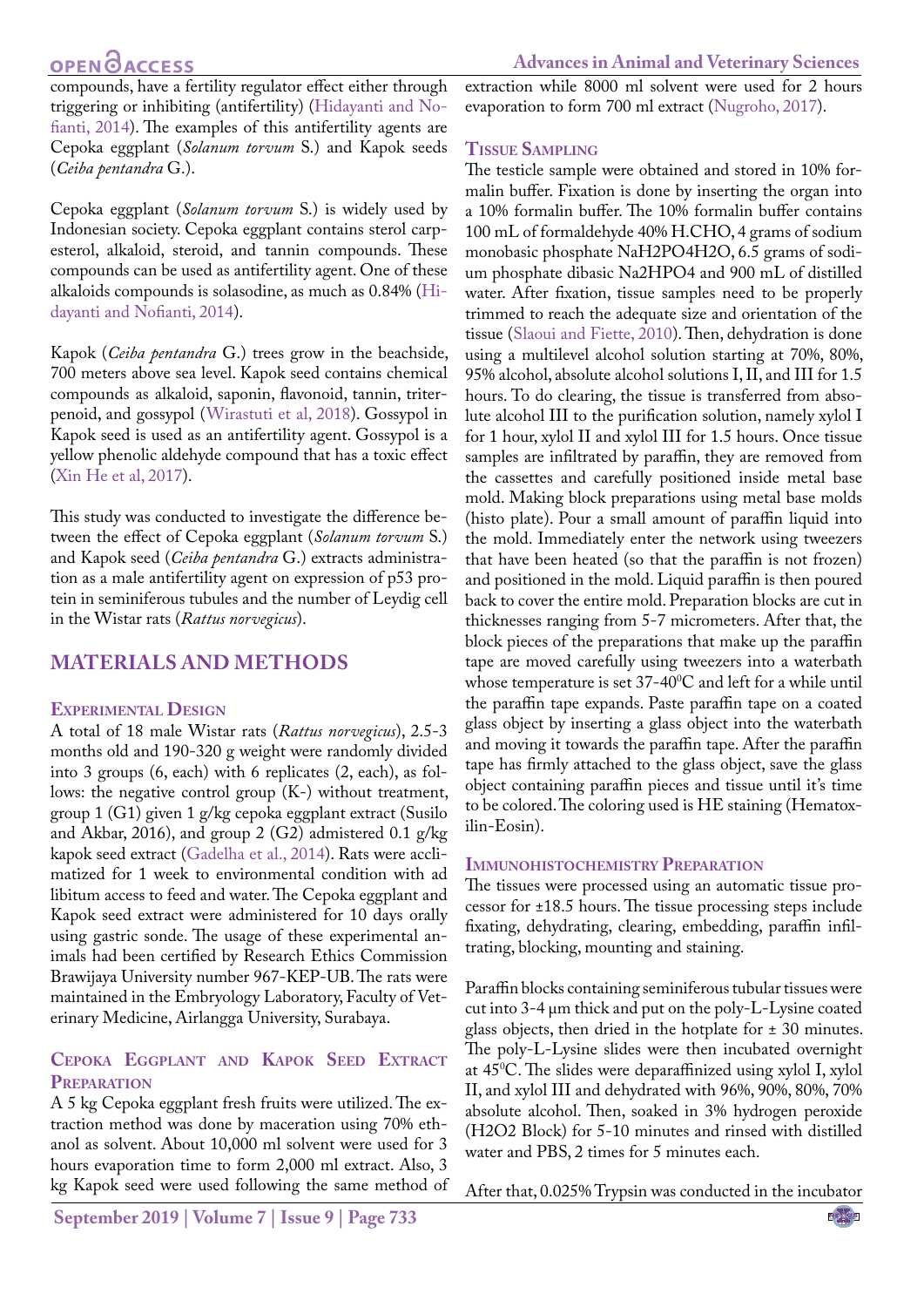# **OPEN GACCESS**

**Advances in Animal and Veterinary Sciences**

at 370 C for 15 minutes. The slides were rinsed again with Phosphat Buffer Saline (PBS), 2 times for 5 minutes each. Then, Ultra V Block was conducted for 5 minutes. The slides were rinsed with PBS and anti p53 monoclonal antibody. The anti p53 monoclonal antibody (5% diluted) was dripped on the slides and the slides were stored for 1 hour or overnight in the refrigerator at  $8^{\circ}$ C. Then, rinsed again with PBS, 2 times for 5 minutes each. The slides were incubated with biotinylated link (yellow) antibody drops for 30 minutes, and then rinsed with PBS, 2 times for 5 minutes each. Followed by, streptavidin-peroxidase (red) was dripped on the slides for 30 minutes and the slides were rinsed with PBS, 2 times for 5 minutes each. Then, Diaminobenzidine (DAB) chromogen (2% diluted) and DAB plus substrate were dripped on the slides for 6-10 minutes, and the slides were rinsed with PBS, 2 times for 5 minutes each. Then, washed by distilled water for 5 minutes and stained with hematoxylin/Mayer for 5-10 minutes. Then, washed with running water for 5 minutes, followed by ammonia water for 3 minutes, and then dipped in the distilled water for 5 minutes (Aulanni'am, 2004).

Finally, the slides were mounted using canal/canada balm before the slides were covered with glass decks. The slides were observed under the microscope to investigate p53 expression in all experimental animal groups. The observation was conducted using a binocular microscope (Olympus® BX51 microscope digital camera system) at 400 time magnification. Cells expressing p53 protein were stained brown in the cell cytoplasm, whereas cells that didn't express p53 protein were stained purple in the cell membrane. The averages percentage area of p53 protein expression in seminiferous tubular tissue and the number of Leydig cells were calculatetd using Immunoratio software.

#### **STATISTICAL ANALYSIS**

The data obtained for p53 protein expression and the number of Leydig cells based on the average percentage area analysis using ImmunoRatio software were analysed using SPSS with one-way ANOVA test  $(P<0.05)$  and then the difference between means were analysed by Honest Significantly Difference test (Tukey test) using P=5%.

### **RESULTS AND DISCUSSION**

#### **The p53 Protein Expression**

The p53 protein expression in negative control (K-) group had the lowest intensity of a brown colour ([Figure 1A\)](#page-2-0) compared with treatment groups, while the Cepoka eggplant extract (T1) group [\(Figure 1B](#page-2-0)), and Kapok seed extract (T2) group [\(Figure 1C](#page-2-0)), showed a higher brown colour intensity compared with the negative control group.

This increase in p53 protein expression in seminiferous tu-

**September 2019 | Volume 7 | Issue 9 | Page 734**

bular tissues could be attributed to solasodine in Cepoka eggplant (*Solanum torvum* S.) extract effect on GnRH action in releasing FSH and LH during spermatogenesis as decreased its release which can result in cells shrunk and hypofunction ([Hidayati and Nofianti, 2014](#page-4-1)).



**Figure 1**: Immunohistochemistry of the p53 Protein Expression. (A) Negative Control, (B) Treatment 1 (T1) with Cepoka eggplant extract, (C) Treatment 2 (T2) with Kapok seed extract.

<span id="page-2-0"></span>

<span id="page-2-1"></span>

The disrupted FSH secretion can reduce Sertoli cells function to form Androgen Binding Protein (ABP), while the disrupted LH secretion can reduce Leydig cells function to form testosterone. Androgen Binding Protein (ABP) binds the testosterone to surround spermatogenic cells for maintaining the normal spermatogenesis activity.

[Hidayati and Nofianti \(2014\),](#page-4-1) reported that flavonoid in Cepoka eggplant extract can inhibit the aromatase enzyme, an enzyme that catalyzes the conversion of androgen to estrogen, which results in increased androgen (testosterone)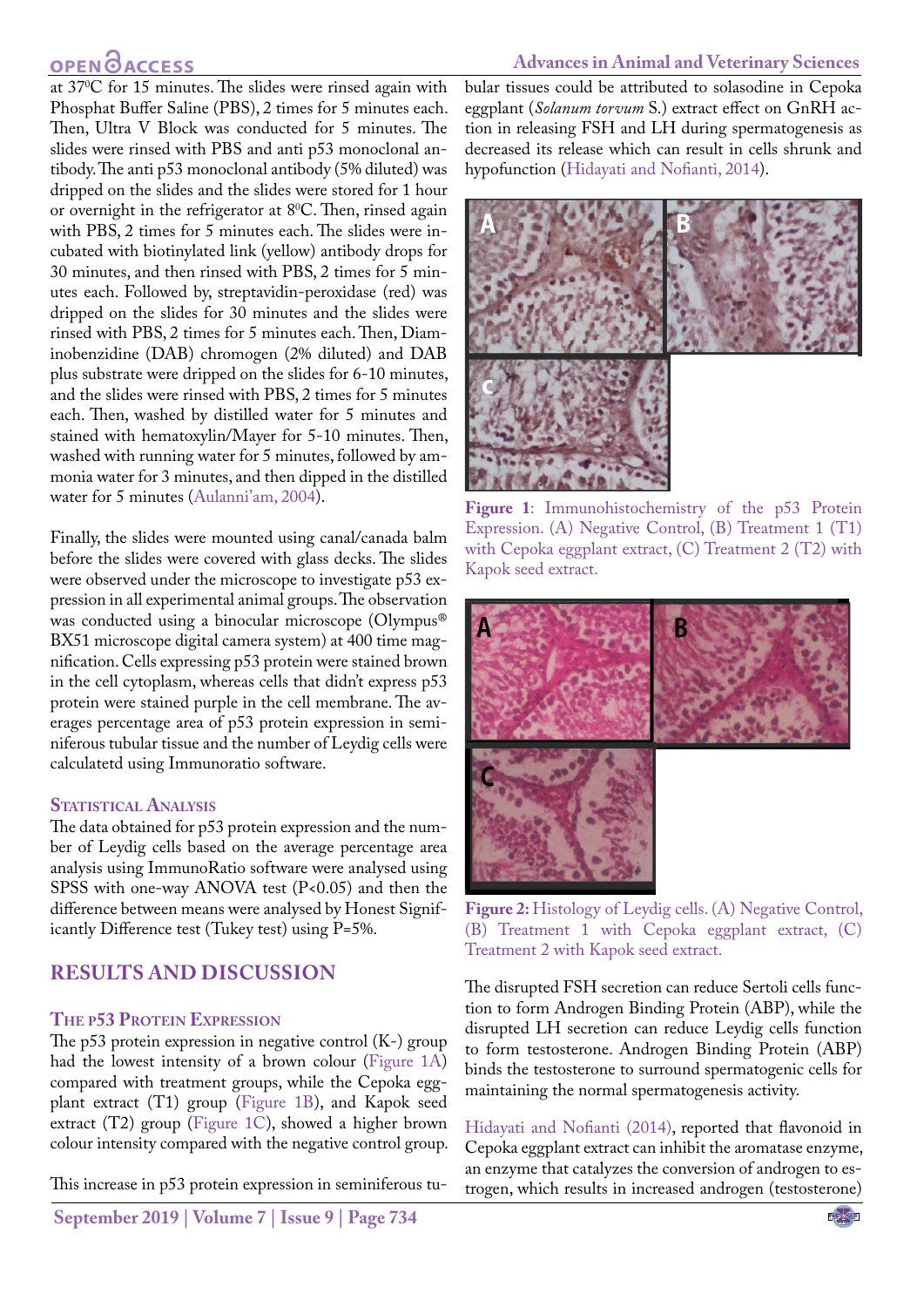# **OPEN**<sub>d</sub>

level. A high testosterone concentration sends negative feedback to hypothalamus so stop releasing FSH and LH. Furthermore, Sertoli and Leydig cells become hypofunction and didn't produce ABP or testosterone.

In addition to ability of solasodine present in Cepoka eggplant (*Solanum torvum* S.) extract to compete the Follicle Stimulating Hormone (FSH) receptor thus disrupts the release of FSH from the hypothalamus which affects Sertoli cells which form Androgen Binding Protein. It can inhibit spermatogenic cell division so disrupt spermatogenesis ([Kaspul, 2016](#page-4-3)). Also, can damage cell mitochondria, causing respiration process disruption and energy depletion for moving and maintaining cell life ([Wahyuni, 2001](#page-5-4)). However, T2 group using Kapok seed extract had a higher brown colour intensity compared with Cepoka eggplant extract (T1) group. That could be due to Kapok seed extract has a cytotoxic effect that widening membrane cell pores and can also damage the mitochondria that activate the p53 protein [\(Gadelha et al., 2014](#page-4-2)).

The results of the average percentage area measurement of p53 protein expression in each group were shown in [Table](#page-3-0) [1](#page-3-0).

<span id="page-3-0"></span>**Table 1:** The different effects between Cepoka eggplant and Kapok seed extract in p53 protein expression in the seminiferous testicular tissue.

| Groups                                       | The Average of p53<br><b>Protein Expression</b><br>$(\%)\pm SD$ | Increased p53<br><b>Protein Expression</b><br><b>Compared with</b><br><b>Negative control</b><br>(%) |
|----------------------------------------------|-----------------------------------------------------------------|------------------------------------------------------------------------------------------------------|
| K- (Negative<br>Control)                     | $72.9 \pm 5.1^{\circ}$                                          |                                                                                                      |
| P1 $(1 g/kg Ce$<br>poka eggplant<br>extract) | $79.0 \pm 10.0^{\circ}$                                         | 8%                                                                                                   |
| $P2(0.1)$ g/kg<br>Kapok seed<br>extract)     | $96.9 \pm 2.9^{\rm b}$                                          | 32%                                                                                                  |

Note: (a,b) showed that there was significant p53 protein expression difference between the groups  $(\alpha < 0, 05)$ .

The Kapok seed (*Ceiba pentandra* G.) extract (T2) group showed a significantly  $(p<0.05)$  increased percentage area of p53 protein expression while Cepoka eggplant (*Solanum torvum* S.) extract (T1) group was not significantly different from the negative control group (p>0.05).

This could be attributed to the gossypol in Kapok seed extract which could damage the sperm mitochondria by activating the phospholipase and proteolytic enzyme in mitochondria membrane that inhibits the release and the use of ATP by sperm ([Wirastuti et al, 2018\)](#page-5-0). Gossypol

### **Advances in Animal and Veterinary Sciences**

binds connexin43 receptor in Sertoli cell and alter connexin43 receptor function. The connexin43 receptor facilitates communication between cells. The block of connexin43 receptor in the Sertoli cells delays Sertoli cells maturation ([Gorji et al., 2015](#page-4-4)). Also, gossypol blocks the gap junction, the communication between sertoli cells and their surrounding cells. This gap junction is related to ion regulation in spermatogenesis. An important role of gap junction is to regulate cells growth and differentiation by controlling the small molecules traffic between adjacent cells [\(El-Sharaky](#page-4-5)  [et al, 2010](#page-4-5)).

### **Leydig Cell Number**

Spermatogenesis is a complex process from germinal cell proliferation and spermatogonia maturation to form spermatozoa. A hormone that affects the spermatogenesis is testosterone, produced by Leydig cells. Leydig cell lies in interstitial tissue between the seminiferous tubules. Leydig cells are actually developed from cells that affect fibroblasts in the interstitial tissue and stimulated by LH. Luteinizing Hormone (LH) also stimulates the synthesis and secretion of the testosterone by Leydig cells [\(Foa, 2005](#page-4-6)).

Leydig cells number various according to its function. If testosterone is decreased, the spermatogenic cells production, including spermatogonia and primary spermatocyte cells, will also decrease in number [\(Foa, 2005](#page-4-6)).

In testicular histology, Leydig cells were tightly arranged in groups [Figure 2.](#page-2-1) It was a large cell with vacuolated cytoplasm and many coarse chromatins in the nucleus that clearly seen. The cytoplasm was enriched with lipid. The agranular endoplasmic reticulum lied in the cell interstitial.

[Table 2](#page-3-1) showed that the average of Leydig cell number in Cepoka eggplant extract (T1) group and Kapok seed extract (T2) group were (24.8 and 23.5 respectively), which were significantly lower than that of the negative control. However, the decrease of the average number of Leydig cell in T2 group was higher.

<span id="page-3-1"></span>

| Table 2: The average yield of leydig cells in rats in |  |  |  |  |  |
|-------------------------------------------------------|--|--|--|--|--|
| all treatments                                        |  |  |  |  |  |

| <b>Treatment</b>             | Average<br><b>Leydig Cells</b><br>$\pm$ SD | <b>Decrease Leydig</b><br><b>Cells Toward Nega-</b><br>tive Control (%) |
|------------------------------|--------------------------------------------|-------------------------------------------------------------------------|
| K1 (Negative Control)        | $29.7 \pm 2.7^{\circ}$                     |                                                                         |
| T1 (Treatment 1)             | $24,8 \pm 1,9$ <sup>b</sup>                | 16%                                                                     |
| T <sub>2</sub> (Treatment 2) | $23,5 \pm 1,8$ <sup>b</sup>                | 20%                                                                     |

The Leydig cell number decrease could be attributed to steroid alkaloid compound, particularly solasodine, that alter the hypothalamus function in releasing Gonadotropin Releasing Hormone (GnRH). The disrupted GnRH re-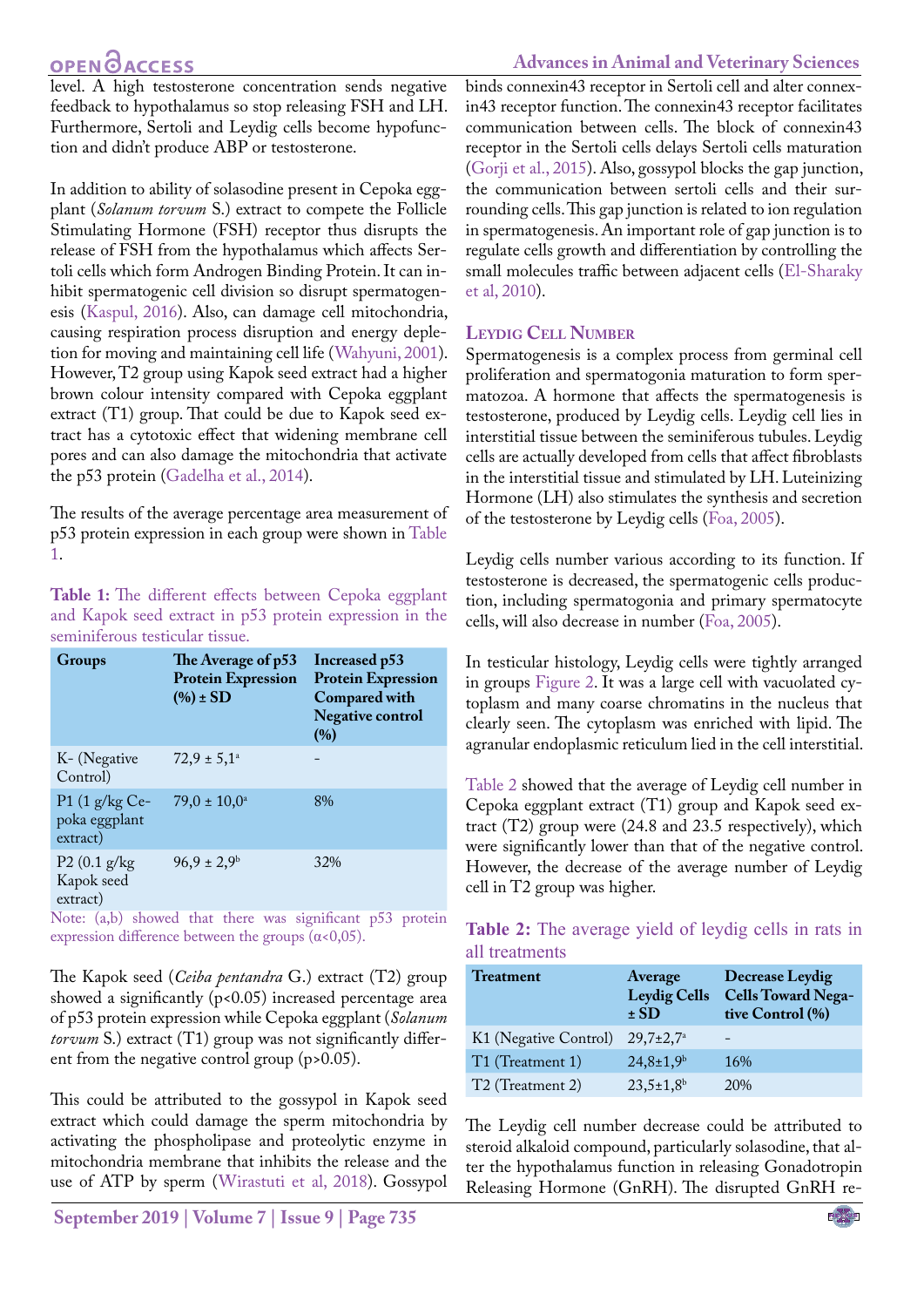# **OPEN GACCESS**

**Advances in Animal and Veterinary Sciences**

lease will affect FSH and LH release, the hormones which maintain Leydig cell growth and testosterone secretion [\(Foa, 2005](#page-4-6)).

Furthermore, the steroid compound in Cepoka eggplant fruit (*Solanum torvum* S.) could reversibly inhibit spermatogenesis. It is because the high testosterone concentration send negative feedback to hypothalamus so stop releasing Follicle Stimulating Hormone (FSH) and Luteinizing Hormone (LH) [\(Hidayati and Nofianti, 2014](#page-4-1)). Thus, LH secretion inhibition could disrupt LH signaling in Leydig cell for secreting testosterone.

Gossypol compound in Kapok seed (*Ceiba pentandra* G.) could disrupt spermatogenesis process due to testicular tissue degeneration including number of Leydig cells as it had a cytotoxic effect, thus, reduced sperma motility and its number, while, increase the number of abnormal sperm because the mitochondria in the sperm tail and germinal epithelium in seminiferous tubules were damaged ([Gadelha](#page-4-2) [et al, 2014;](#page-4-2) [Wirastuti et al, 2018](#page-5-0)). The mitochondria function in the cell was to produce energy, in form of Adenosine Triphosphate (ATP) which used for cell homeostasis, regulation, division, and motility ([Susmiarsih, 2010](#page-5-5)).

Testosterone hormone is highly required in the spermatogenesis process. Spermatogenesis process starts with the development of spermatogenic cell to form spermatozoa that ready to be released in the lumen of seminiferous tubules. The spermatozoa need testosterone to maintain its life in the epididymis. Besides, testosterone also plays a role in glucose uptake that will be metabolized in the mitochondria to produce ATP, the main energy source for spermatozoa to maintain its motility, activity, and life. Testosterone is needed to start the first meiosis process that forms secondary spermatocyte from primary spermatocyte. Furthermore, testosterone will maintain all development stages of spermatids. Testosterone hormone decrease lead to the release of abnormal spermatids from Sertoli cells to seminiferous tubules lumen that results in spermioogenesis failure ([Prasetyorini et al, 2018\)](#page-5-6). Therefore, the reduction of Leydig cell number can result in testosterone decreased which disrupt spermatogenesis. Finally, interrupted spermatogenesis process will lead to infertility.

# **CONCLUSION**

It could be concluded that the administration of 0.1 g/ kg body weight Kapok seed extract (*Ceiba pentandra* G.) increased the expression of p53 protein and reduced the number of leydig cells in the rats (*Rattus norvegicus*) compared with the administration of 1 g/kg Cepoka eggplant extract (*Solanum torvum* S.). So, Kapok seed extract can be developed as male antifertility agent.

The authors declare that they have not conflict of interest.

### **AcknowledgmentS**

**COnflict of interest**

The researcher would like to thank the Embryology Laboratory Faculty of Veterinary Medicine Airlangga University Surabaya, Anatomical Pathology Laboratory Faculty of Veterinary Medicine Airlangga University Surabaya, and the Joint Research Laboratory Faculty of Veterinary Medicine Brawijaya University Malang for the permission during this study.

### **Authors Contribution**

Viski Fitri Hendrawan: conducted the study, collected the data, and drafted the manuscript. Liza Sadda Cakrawati, Aulanni'am Aulanni'am, Desi Wulansari, Yudit Oktanella and Galuh Chandra Agustina participated in draft and improved the manuscript.

### **REFERENCEs**

- • Aulanni'am AM, dan Rosmaidar (2007). Efek Antifertilitas Fraksi Air Biji Pinang (*Areca catechu*) sebagai Agen Apoptosis pada Sel-sel Jaringan Testis *Rattus norvegicus*. J. Media Kedokteran Hewan. 23(3): 179-182.
- • Aulanni'am (2004). Prinsip dan Teknik Analisa Biomolekul. Fakultas Pertanian Universitas Brawijaya Press. Hal. 58.
- <span id="page-4-5"></span>• El-Sharaky AS, AA Newairy, NM Elguindy, AA Elwafa (2010). Spermatotoxicity, Biochemical Changes and Histological Alteration Induced By Gossypol in Testicular and Hepatic Tissues of Male Rats. Food Chem. Toxicol. 48: 3354-3361 [https://doi.org/10.1016/j.fct.2010.09.004.](https://doi.org/10.1016/j.fct.2010.09.004. )
- <span id="page-4-6"></span>• Foa, AOIICN. (2005). Pengaruh Pemberian Etanol Peroral Terhadap Gambaran Histologik Sel-Sel Spermatogenik dan Sel Leydig pada Tikus Putih (*Rattus norvegicus Strain Wistar*) [Tesis]. Fakultas Kedokteran Hewan. Universitas Airlangga. Surabaya.
- <span id="page-4-2"></span>• Gadelha ICN, NBS Fonseca, SCS Oloris, MM Melo, BS Blanco (2014). Gossypol Toxicity from Cottonseed Products. Hindawi Publishing Corporat. Scient. World J. 1-11[. https://doi.org/10.1155/2014/231635]( https://doi.org/10.1155/2014/231635 )
- <span id="page-4-4"></span>• Gorji NM, SGA Jorsaraei, V Hojati, E Zabihi, A Khalilpour, Z Abedian, E Tahmasbpour (2015). A Comparison Between the Cytotoxicity Induced by Gossypol in Two Testicular Cell Lines. Iranian J. Toxicol. 8(27): 1188-1195.
- <span id="page-4-1"></span>• Hidayati NLD, dan Nofianti T (2014). Pengaruh Infusa Buah Terong Cepoka Terhadap Konsentrasi Spermatozoa Tikus Putih Jantan. J. Kesehatan Bakti Tunas Husada. 12(1): 202- 210.
- <span id="page-4-3"></span>• Kaspul (2016). Pengaruh Buah Terong Pipit (*Solanum torvum* Sw) Terhadap Spermatogenesis Tikus Putih (*Rattus norvegicus* L). J. Sains dan Terapan Kimia 10(1): 26-32. [https://doi.org/10.22216/jit.2016.10.1.372](https://doi.org/10.22216/jit.2016.10.1.372 )
- <span id="page-4-0"></span>• Laili NDH (2017). Penurunan Pergerakan Spermatozoa Tikus Putih Jantan (*Rattus norvegicus*) yang Diinduksi Ekstrak